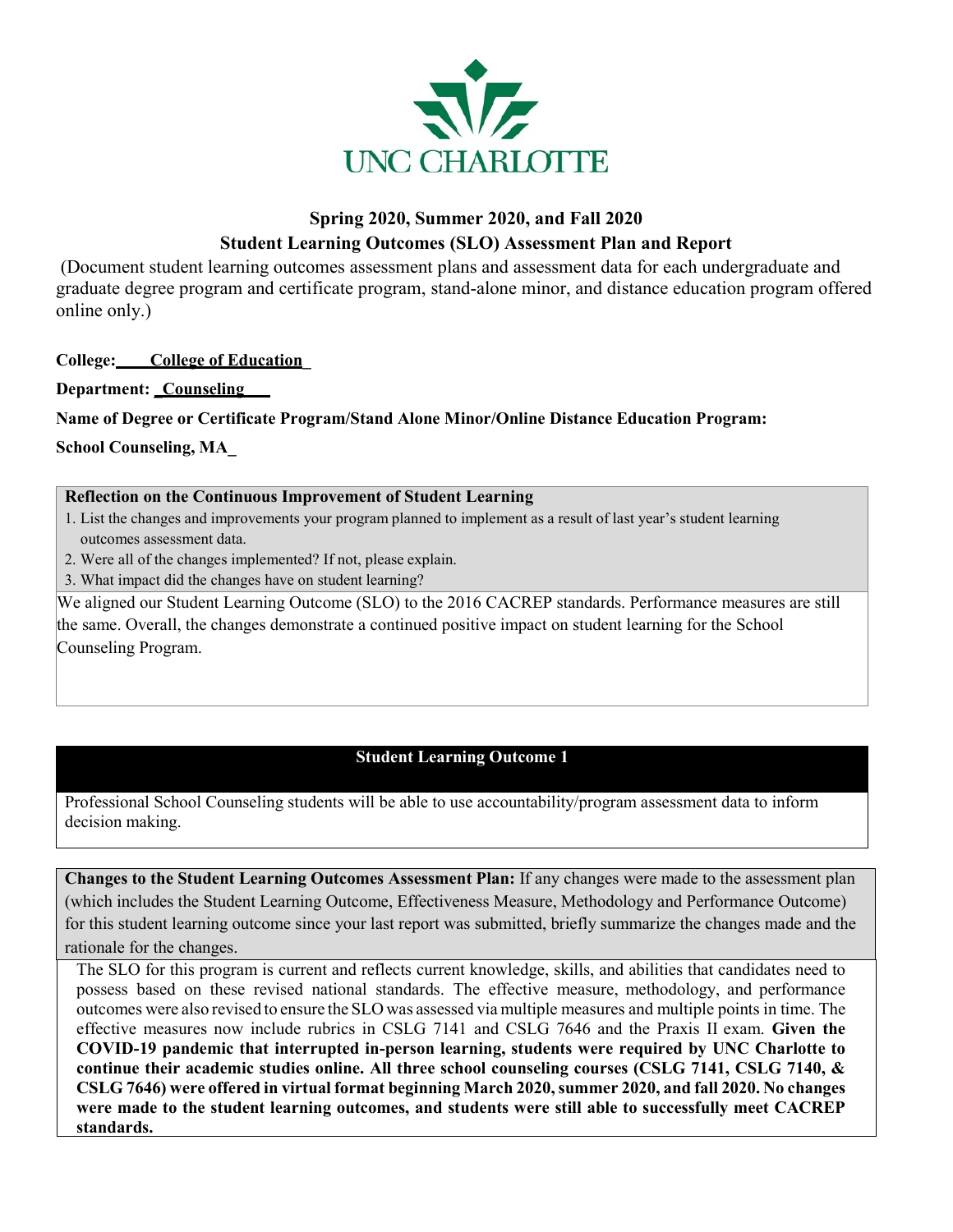**Effectiveness Measure:** Identify the data collection instrument, e.g., exam, project, paper, etc. that will be used to gauge acquisition of this student learning outcome and explain how it assesses the desired knowledge, skill or ability.

- 1. Academic Development and Social/Emotional Data Project: students analyze faux program data to develop SMART goals for students' academic and social/emotional data. (CSLG 7141)
- 2. Data and Advocacy Project: students analyze school data at their internship sites and develop an intervention to address a student need. (CSLG 7646)
- 3. Praxis II exam: specifically covers the standard, "knows how to apply data analysis results for program improvement" (p. 10, The Praxis Study Companion).

**Methodology:** Describe when, where and how the assessment of this student learning outcome will be administered and evaluated. Describe the process the department will use to collect, analyze and disseminate the assessment data to program faculty and to decide the changes/improvements to make on the basis of the assessment data.

- 1. The first point is in CSLG 7141, when students complete and receive feedback on their data project. Projects were evaluated by detailed rubrics. Students were assessed during their first semester in the program.
- 2. The second point is in CSLG 7646, when students complete and receive feedback on their data and advocacy project. Projects were evaluated by detailed rubrics. This is the third school counseling course in sequence.
- 3. The third point is in their final semester, when students take the state Praxis II exam. The *PRAXIS School Counseling and Guidance* examination consists of 120 items and is taken during the final semester the candidate is enrolled in the program to measure their professional school counseling knowledge. The results are electronically scored by ETS.Org and disseminated to students and the College of Education Teacher Education, Advising, and Licensure (TEAL).

in this student learning outcome and the level of proficiency expected. Performance Outcome: Identify the percentage of students assessed that should be able to demonstrate proficiency

- 1. At least 90% of students will meet expectations by scoring a minimum of 3 on the Academic Development and Social/Emotional Data Project scoring rubric.
- 2. At least 90% of students will meet expectations by scoring a minimum of 3 on the Academic Development and Social/Emotional Data Project scoring rubric.
- 3. At least 90% of students will meet expectations by scoring a minimum of 3 on the Data and Advocacy Project